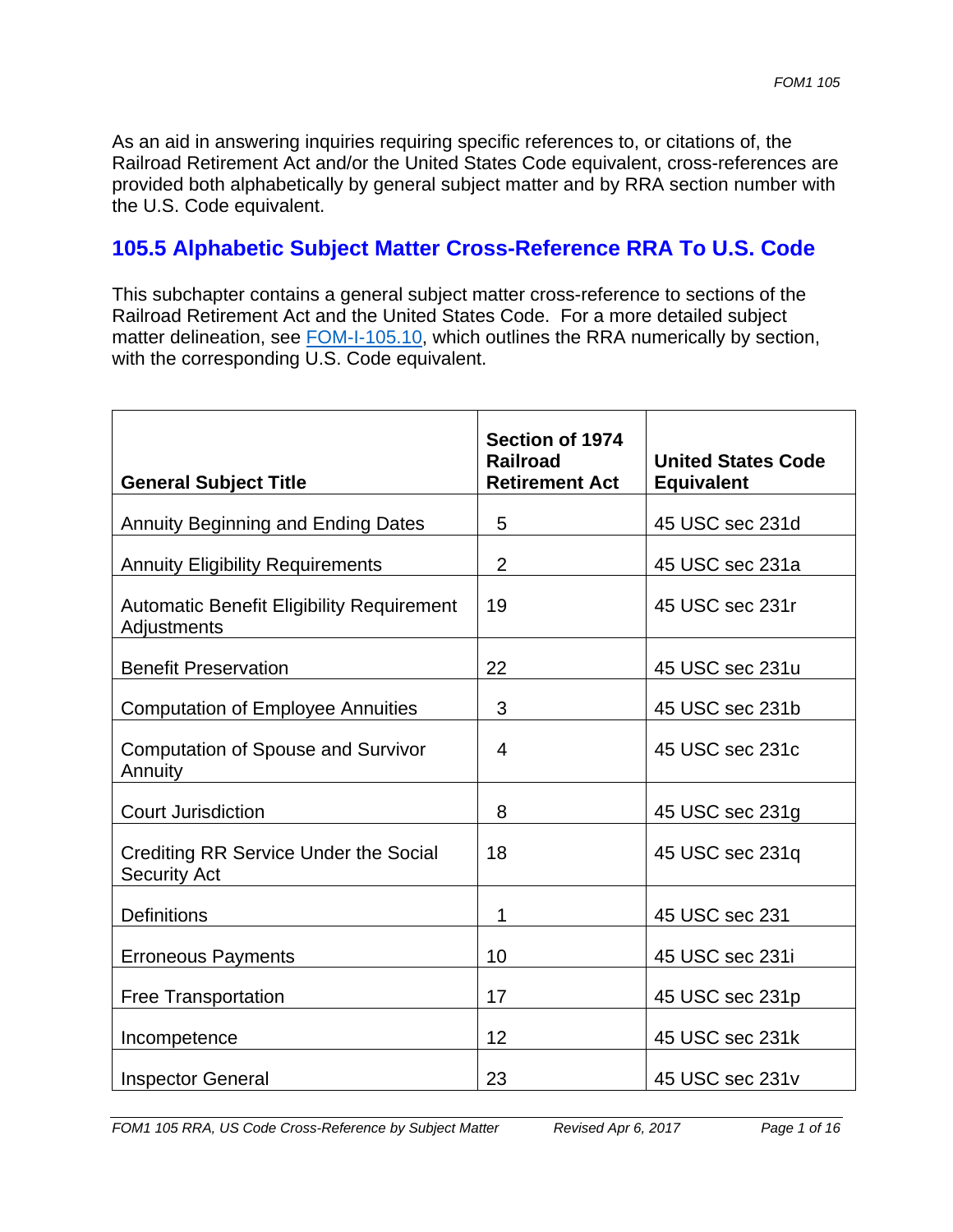| Lump Sum Payments                                            | 6   | 45 USC sec 231e   |
|--------------------------------------------------------------|-----|-------------------|
| <b>Penalties</b>                                             | 13  | 45 USC sec 2311   |
| Powers and Duties of the Board                               | 7   | 45 USC sec 231f   |
| <b>Private Pensions</b>                                      | 16  | 45 USC sec 2310   |
| <b>Railroad Retirement Account</b>                           | 15  | 45 USC sec 231n   |
| <b>Returns of Compensation</b>                               | 9   | 45 USC sec 231h   |
| Separability                                                 | 20  | 45 USC sec 231s   |
| <b>Social Security Equivalent Benefit</b><br>Account         | 15A | 45 USC sec 231n-1 |
| <b>Short Title</b>                                           | 21  | 45 USC sec 231t   |
| Taxation, Garnishment, Attachment or<br><b>Legal Process</b> | 14  | 45 USC sec 231m   |
| <b>Waiver of Annuities</b>                                   | 11  | 45 USC sec 231    |

## **105.10 Numeric RRA Cross-Reference To Specific Subjects And U.S. Code Equivalents**

This subchapter contains a detailed subject matter cross-reference in numerical order of sections of the RRA, with the corresponding U.S. Code equivalent.

| <b>Section of</b><br>1974 Railroad<br><b>Retirement</b><br>Act | <b>United States and Code</b><br><b>Equivalent</b> | <b>Section Titles Subject Matter</b><br><b>Covered By Subsections</b> |
|----------------------------------------------------------------|----------------------------------------------------|-----------------------------------------------------------------------|
| <b>Section 1</b>                                               | 45 USC sec 231                                     | <b>Definitions</b>                                                    |
| 1(a)                                                           | 45 USC sec 231(a)                                  | Employer                                                              |
| 1(b)                                                           | 45 USC sec 231(b)                                  | Employee                                                              |
| 1(c)                                                           | 45 USC sec 231(c)                                  | <b>Employee Representative</b>                                        |
| 1(d)                                                           | 45 USC sec 231(d)                                  | In Service of An Employer                                             |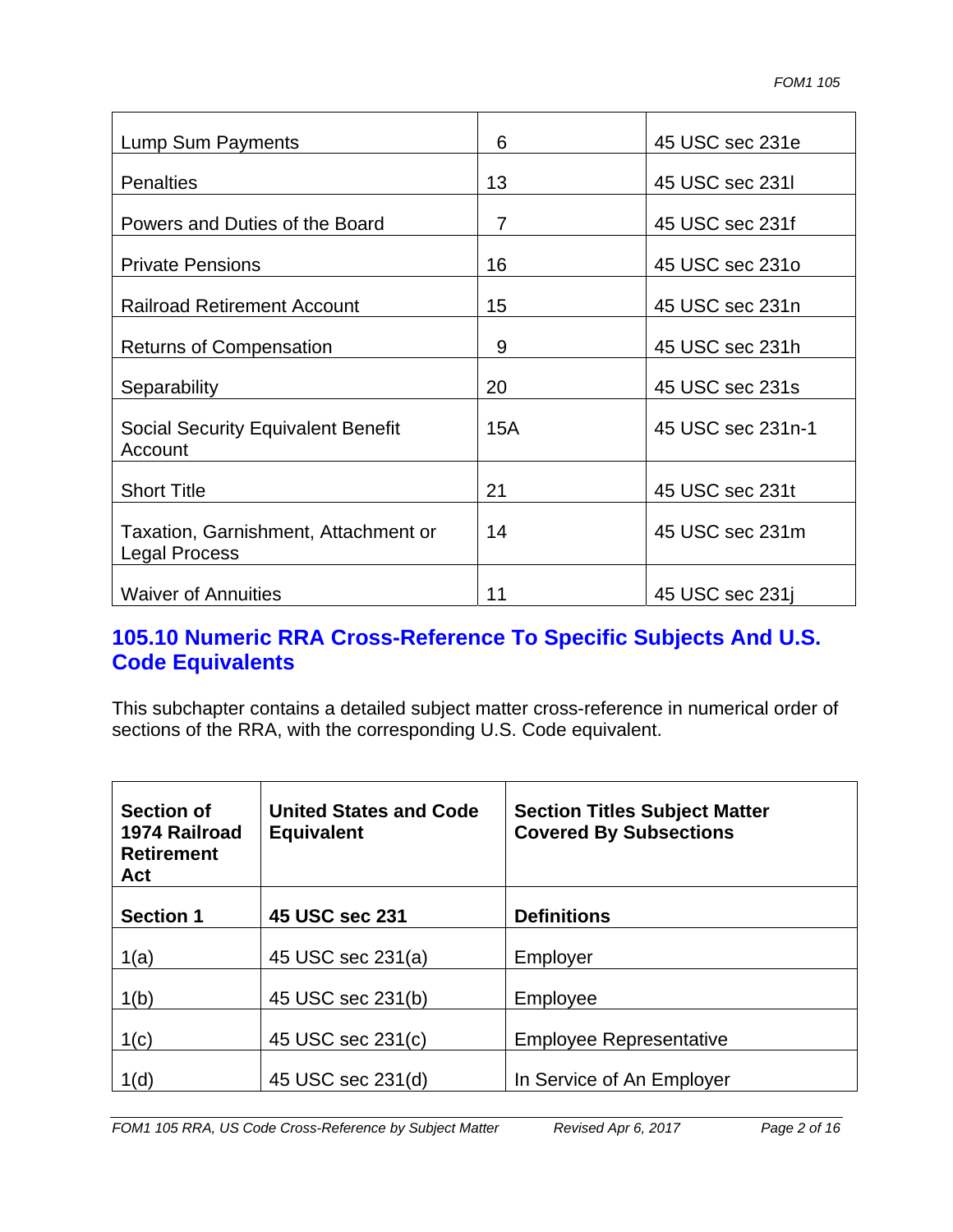| 1(e)             | 45 USC sec 231(e)     | In Employment Relation                       |
|------------------|-----------------------|----------------------------------------------|
| 1(f)             | 45 USC sec 231(f)     | <b>Years of Service</b>                      |
| 1(g)             | 45 USC sec 231(g)     | In Military Service                          |
| 1(h)             | 45 USC sec 231(h)     | Compensation                                 |
| 1(i)             | 45 USC sec 231(i)     | <b>Board</b>                                 |
| 1(j)             | 45 USC sec 231(j)     | Company                                      |
| 1(k)             | 45 USC sec 231(k)     | <b>Officers As Employees</b>                 |
| 1(1)             | 45 USC sec 231(l)     | Person                                       |
| 1(m)             | 45 USC sec 231(m)     | <b>United States</b>                         |
| 1(n)             | 45 USC sec 231(n)     | <b>Social Security Act</b>                   |
| 1 <sub>(0)</sub> | 45 USC sec 231(0)     | <b>Current Connection</b>                    |
| 1(p)             | 45 USC sec 231(p)     | Annuity                                      |
| 1(q)             | 45 USC sec 231(q)     | Quarter; Calendar Quarter                    |
| 1(r)             | 45 USC sec 231(r)     | Permanently Insured Under the SS Act         |
| <b>Section 2</b> | 45 USC sec 231a       | <b>Annuity Eligibility Requirements</b>      |
| 2(a)(1)          | 45 USC sec 231a(a)(1) | <b>Employee Annuities</b>                    |
| 2(a)(2)          | 45 USC sec 231a(a)(2) | <b>Standards for Occupational Disability</b> |
| 2(a)(3)          | 45 USC sec 231a(a)(3) | <b>Proof of Disability</b>                   |
| 2(b)             | 45 USC sec 231a(b)    | <b>Supplemental Annuity</b>                  |
| 2(c)(1)          | 45 USC sec 231a(c)(1) | <b>Spouse Annuity</b>                        |
| 2(c)(2)          | 45 USC sec 231a(c)(2) | Spouse or Divorced Spouse Age<br>Reduction   |
| 2(c)(3)          | 45 USC sec 231a(c)(3) | <b>Spouse Defined</b>                        |
| 2(c)(4)          | 45 USC sec 231a(c)(4) | <b>Divorced Spouse Annuity</b>               |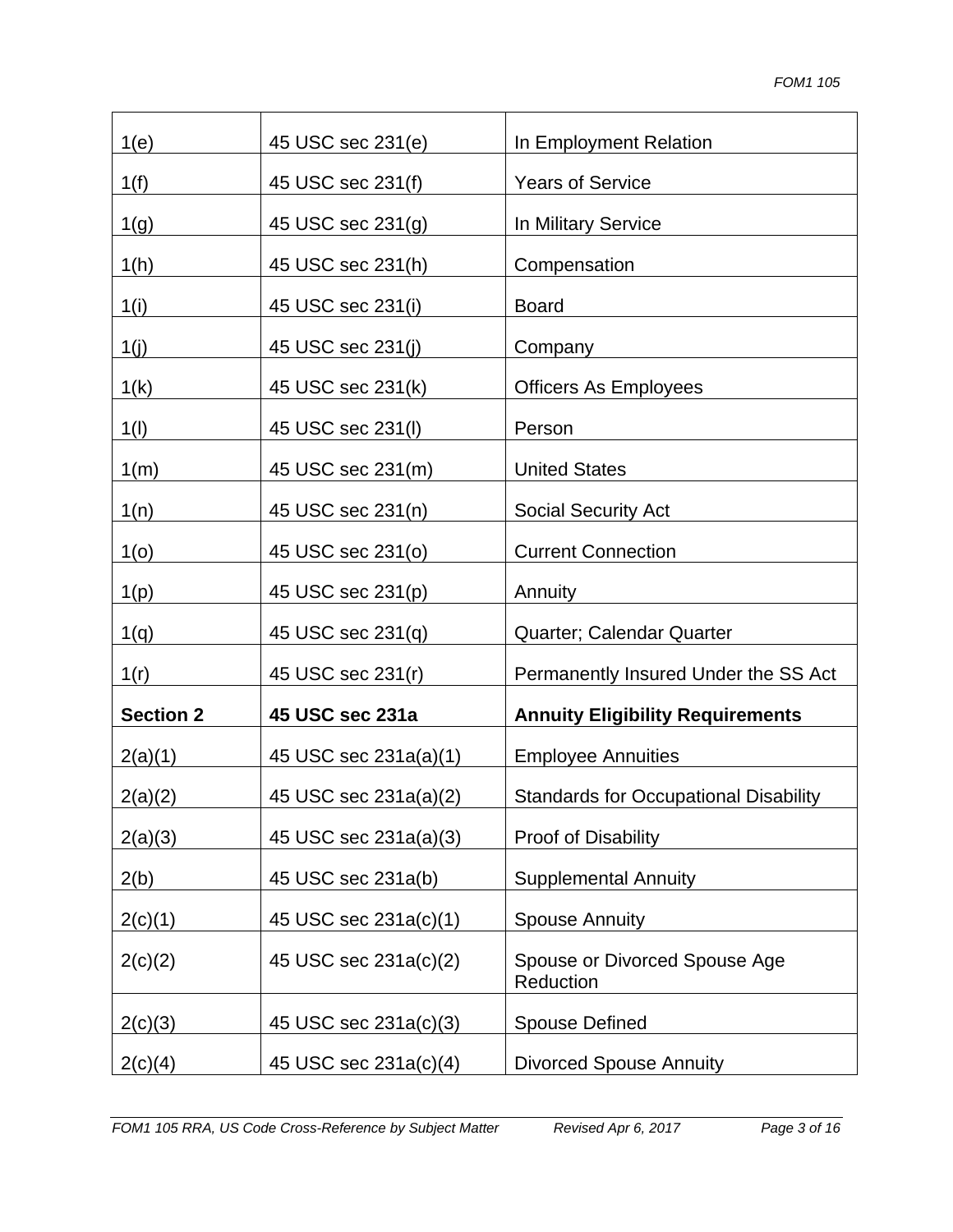| 2(d)(1) | 45 USC sec 231a(d)(1) | <b>Eligibility Requirements for Survivor</b><br><b>Insurance Annuities</b>                                                                    |
|---------|-----------------------|-----------------------------------------------------------------------------------------------------------------------------------------------|
| 2(d)(2) | 45 USC sec 231a(d)(2) | <b>Prescribed Period for Disabled</b><br>Widow(er)'s Insurance Annuities and<br><b>Disabled Surviving Divorced Spouse's</b><br>Annuities      |
| 2(d)(3) | 45 USC sec 231a(d)(3) | <b>Standards for Survivor Disability</b><br><b>Annuities</b>                                                                                  |
| 2(d)(4) | 45 USC sec 231a(d)(4) | Determining Relationship to Employee,<br>Child Dependency and Full-Time<br><b>Elementary or Secondary School</b><br><b>Students</b>           |
| 2(e)(1) | 45 USC sec 231a(e)(1) | <b>Cessation of Service Except Elected</b><br><b>Public Office</b>                                                                            |
| 2(e)(2) | 45 USC sec 231a(e)(2) | <b>Relinquishment of Rights</b>                                                                                                               |
| 2(e)(3) | 45 USC sec 231a(e)(3) | <b>Employer Service, Last Person Service</b>                                                                                                  |
| 2(e)(4) | 45 USC sec 231a(e)(4) | Deductions When Employee Disability<br><b>Annuitant Earns More Than \$880</b>                                                                 |
| 2(e)(5) | 45 USC sec 231a(e)(5) | <b>Spouse or Divorced Spouse Annuities</b><br>Not Payable for Month She or the<br>Employee Are in RR Service or LPS                           |
| 2(f)    | 45 USC sec 231a(f)    | SS Work Restrictions for Employee,<br>Spouse and Divorced Spouse                                                                              |
| 2(g)(1) | 45 USC sec 231a(g)(1) | <b>RR Work Restrictions for Survivors</b>                                                                                                     |
| 2(g)(2) | 45 USC sec 231a(g)(2) | <b>SS Work Restrictions for Survivors</b>                                                                                                     |
| 2(h)(2) | 45 USC sec 231a(h)(2) | Reduction in Supplemental Annuities for<br><b>Company Pension</b>                                                                             |
| 2(h)(3) | 45 USC sec 231a(h)(3) | Reduction in Spouse, Divorced Spouse<br>or Survivor Annuity for Entitlement to<br><b>Employee Annuity (When No RR</b><br>Service Before 1975) |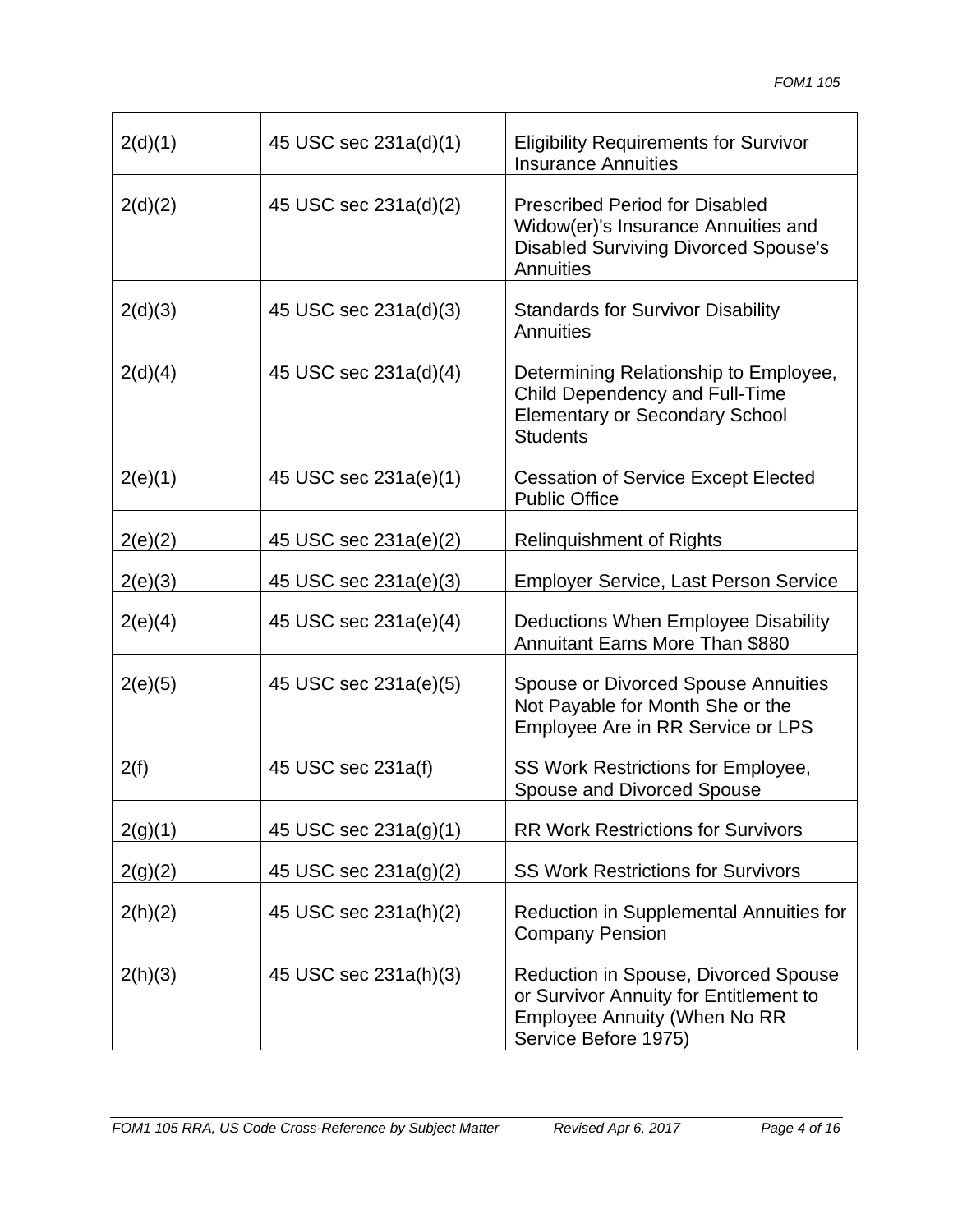| 2(h)(4)          | 45 USC sec 221a(h)(4) | Reduction in Annuity for Entitlement to<br>More than One Spouse or Survivor<br>Annuity                                                                                       |
|------------------|-----------------------|------------------------------------------------------------------------------------------------------------------------------------------------------------------------------|
| <b>Section 3</b> | 45 USC sec 231b       | <b>Computation of Employee Annuities</b>                                                                                                                                     |
| 3(a)(1)          | 45 USC sec 231b(a)(1) | Tier I                                                                                                                                                                       |
| 3(a)(2)          | 45 USC sec 231b(a)(2) | Deeming Provisions for a Disabled<br>Employee                                                                                                                                |
| 3(a)(3)          | 45 USC sec 231b(a)(3) | Tier I for 60/30 Employee with an ABD<br>prior to attainment of age 62                                                                                                       |
| 3(b)(1)          | 45 USC sec 231b(b)(1) | Tier II                                                                                                                                                                      |
| 3(b)(2)          | 45 USC sec 231b(b)(2) | AMC for Employees of Certain<br><b>Government Agencies</b>                                                                                                                   |
| 3(e)             | 45 USC sec 231b(e)    | <b>Supplemental Annuity</b>                                                                                                                                                  |
| 3(f)(1)          | 45 USC sec 231b(f)(1) | <b>RRA Maximum</b>                                                                                                                                                           |
| 3(f)(2)          | 45 USC sec 231b(f)(2) | <b>Grandfather Clause</b>                                                                                                                                                    |
| 3(f)(3)          | 45 USC sec 231b(f)(3) | <b>Overall Minimum Guaranty</b>                                                                                                                                              |
| 3(g)(1)          | 45 USC sec 231b(g)(1) | December COL Increase for Tier II                                                                                                                                            |
| 3(g)(2)          | 45 USC sec 231b(g)(2) | <b>Tier II Solvency Reduction</b>                                                                                                                                            |
| 3(h)(1)          | 45 USC sec 231b(h)(1) | Windfall for Employee Vested on His<br>Own E/R and Who Worked for a<br>Railroad in 1974 or had 25 Years of<br>Service Before 1974 or has a CC When<br><b>He Retires</b>      |
| 3(h)(2)          | 45 USC sec 231b(h)(2) | Windfall for Employee Vested on His<br>Own E/R Who Left the Railroad Industry<br>Before 1974                                                                                 |
| 3(h)(3)          | 45 USC sec 231b(h)(3) | Windfall for Employee Vested on His<br>Spouse's E/R and Who Worked for a<br>Railroad in 1974 or had 25 Years of<br>Service Before 1974 or has a CC When<br><b>He Retires</b> |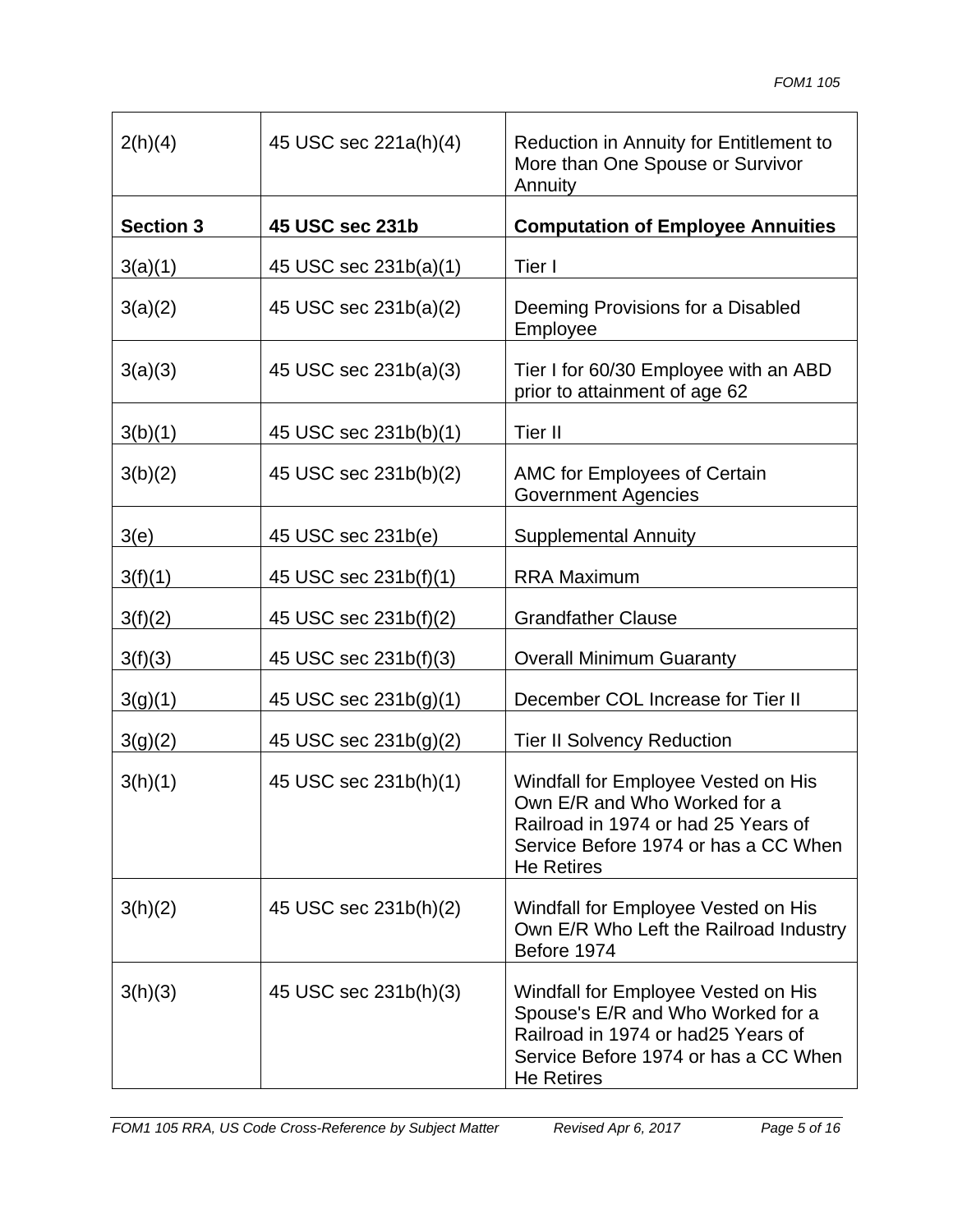| 3(h)(4)          | 45 USC sec 231b(h)(4) | Windfall for Employee Vested on His<br>Spouse's E/R Who Left the Railroad<br>Industry Before 1974                                                         |
|------------------|-----------------------|-----------------------------------------------------------------------------------------------------------------------------------------------------------|
| 3(h)(5)          | 45 USC sec 231b(h)(5) | COL Increase for W/F Prior to Earlier of<br>1-1-82 or Employee's ABD                                                                                      |
| 3(h)(6)          | 45 USC sec 231b(h)(6) | <b>Eliminates Windfalls for Employees</b><br>Vested on Their Spouses E/R Unless<br>They Were Determined to be Entitled to<br>a Spouse W/F Before 8-13-81. |
| 3(i)(1)          | 45 USC sec 231b(i)(1) | <b>Subsequent Service</b>                                                                                                                                 |
| 3(i)(2)          | 45 USC sec 231b(i)(2) | <b>Creditable Military Service</b>                                                                                                                        |
| 3(i)(3)          | 45 USC sec 231b(i)(3) | <b>Prior Service</b>                                                                                                                                      |
| 3(i)(4)          | 45 USC sec 231b(i)(4) | <b>Crediting Additional Service Months</b><br>when Employee Has Maximum<br>Compensation but Performed Service in<br>Less than 12 Months.                  |
| 3(j)             | 45 USC sec 231b(j)    | <b>Average Monthly Compensation</b>                                                                                                                       |
| 3(k)             | 45 USC sec 231b(k)    | <b>Employee Representative Treated the</b><br>Same as an Employee                                                                                         |
| 3(I)(1)          | 45 USC sec 231b(l)(1) | Age Reduction for Annuity Increases or<br><b>Decreases</b>                                                                                                |
| 3(l)(2)          | 45 USC sec 231b(l)(2) | Separate Age Reduction for Annuity<br>Components; Age Reduction for Cases<br>Awarded Before 10-1-81                                                       |
| 3(m)             | 45 USC sec 231b(m)    | <b>Reduction for SS Benefits</b>                                                                                                                          |
| <b>Section 4</b> | 45 USC sec 231c       | <b>Computation of Spouse and Survivor</b><br><b>Annuity</b>                                                                                               |
| 4(a)(1)          | 45 USC sec 231c(a)(1) | Tier I for Spouse or Divorced Spouse                                                                                                                      |
| 4(a)(2)          | 45 USC sec 231c(a)(2) | Deeming Provision for Spouse of 60/30<br>Employee Who Was At Least Age 62 on<br>His ABD                                                                   |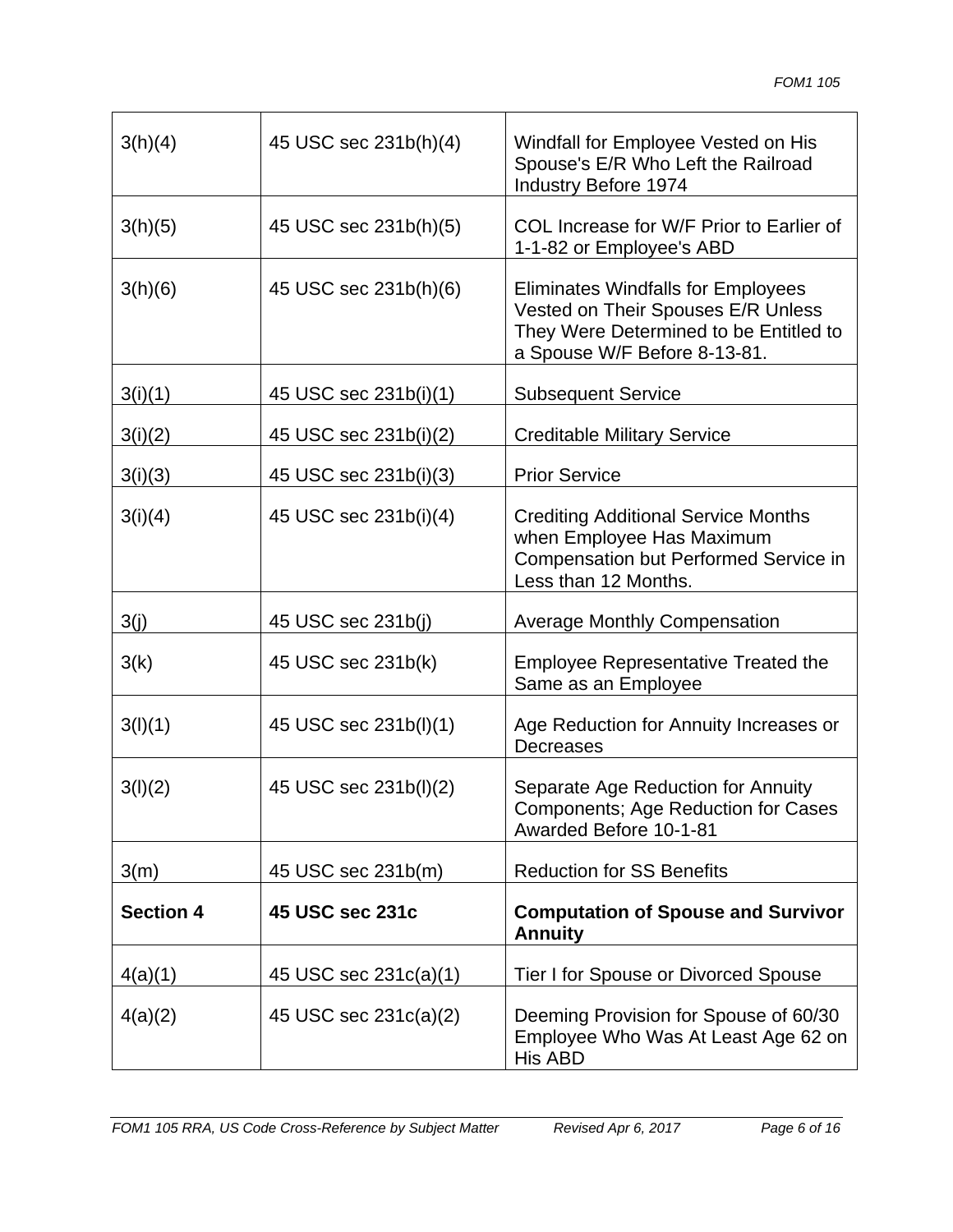| 4(a)(3) | 45 USC sec 231c(a)(3) | Tier I for Spouse of a60/30 Employee<br>With An ABD Prior to Attainment of Age<br>62                                                                                  |
|---------|-----------------------|-----------------------------------------------------------------------------------------------------------------------------------------------------------------------|
| 4(a)(4) | 45 USC sec 231c(a)(4) | Tier I for Spouse of a Disabled<br>Employee                                                                                                                           |
| 4(b)    | 45 USC sec 231c(b)    | Tier II for Spouse                                                                                                                                                    |
| 4(c)    | 45 USC sec 231c(c)    | <b>RRA Maximum</b>                                                                                                                                                    |
| 4(d)(1) | 45 USC sec 231c(d)(1) | December COL Increase for Tier II                                                                                                                                     |
| 4(d)(2) | 45 USC sec 231c(d)(2) | <b>Tier II Solvency Reduction for Spouses</b><br>First Entitled 1/84 or Later When the<br>Employee Was on the Rolls in 12/83                                          |
| 4(d)(3) | 45 USC sec 231c(d)(3) | <b>Tier II Solvency Reduction for Spouses</b><br>on the Rolls in 12/83                                                                                                |
| 4(e)(1) | 45 USC sec 231c(e)(1) | RIB Windfall for a Spouse of a Vested<br>Employee Who Worked for a Railroad<br>in1974 or Had 25 Years of Service<br>Before 1974 or Has a CC When He<br><b>Retires</b> |
| 4(e)(2) | 45 USC sec 231c(e)(2) | RIB Windfall for a Spouse of an<br>Employee Who Left the Railroad<br><b>Industry Before 1974</b>                                                                      |
| 4(e)(3) | 45 USC sec 231c(e)(3) | Wife's Windfall for a Spouse of a Vested<br>Employee                                                                                                                  |
| 4(e)(4) | 45 USC sec 231c(e)(4) | COL Increase for W/F Prior to Earlier of<br>1-1-82 or Employee's ABD                                                                                                  |
| 4(e)(5) | 45 USC sec 231c(e)(5) | <b>Eliminates Windfall for Spouses Unless</b><br>They Were Determined to be Entitled to<br>a W/F Before 8-13-81.                                                      |
| 4(f)(1) | 45 USC sec 231c(f)(1) | <b>Tier I for Survivors</b>                                                                                                                                           |
| 4(f)(2) | 45 USC sec 231c(f)(2) | Deeming Provisions for Aged<br>Widow(er)s or Parents and Disabled<br>Widow(er)s or Children                                                                           |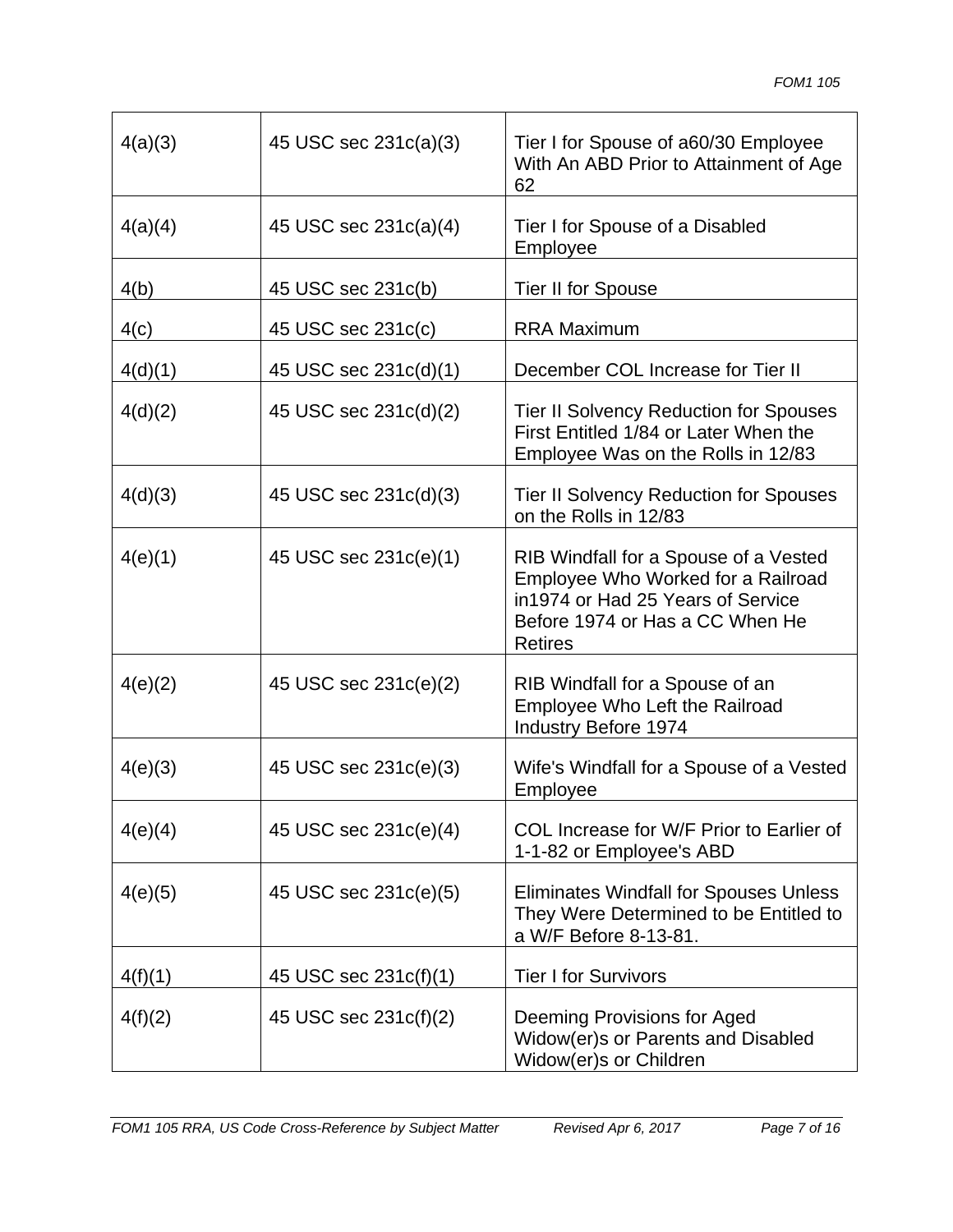| 4(f)(3) | 45 USC sec 231c(f)(3) | Tier I COL Increases for Widow(er)s<br>Entitled to an Annuity Based Solely on<br><b>Railroad Service Before1937</b>                                                                                                    |
|---------|-----------------------|------------------------------------------------------------------------------------------------------------------------------------------------------------------------------------------------------------------------|
| 4(g)(1) | 45 USC sec 231c(g)(1) | <b>Basic Tier II for Survivors</b>                                                                                                                                                                                     |
| 4(g)(2) | 45 USC sec 231c(g)(2) | Minimum and Maximum Tier II Amounts                                                                                                                                                                                    |
| 4(g)(3) | 45 USC sec 231c(g)(3) | Provides a Reduction in Tier II for<br>Months Before the Application was<br>Filed, if the new Entitlement Would<br>Cause an Overpayment in the Tier II of<br><b>Other Entitled Family Members</b>                      |
| 4(g)(4) | 45 USC sec 231c(g)(4) | <b>WIA Restored Amount/Spouse</b><br><b>Minimum Guarantee</b>                                                                                                                                                          |
| 4(g)(5) | 45 USC sec 231c(g)(5) | No Tier II for Remarried Widow(er)s and<br><b>Surviving Divorced Spouses</b>                                                                                                                                           |
| 4(g)(6) | 45 USC sec 231c(g)(6) | Provides for Tier II COL Increases                                                                                                                                                                                     |
| 4(g)(7) | 45 USC sec 231c(g)(7) | <b>Tier II Solvency Reduction for Survivor</b><br>Annuitant on the Rolls in I2/83                                                                                                                                      |
| 4(g)(8) | 45 USC sec 231c(g)(8) | <b>Tier II Solvency Reduction for Survivors</b><br>Coming on the Rolls After 12/83 Who<br>Are Entitled to a 1981 Amendment Tier<br>$\mathbf{I}$                                                                        |
| 4(g)(9) | 45 USC sec 231c(g)(9) | <b>Tier II Solvency Reduction for Survivors</b><br>Coming on the Rolls After 12/83 Who<br>Are Entitled to a 1937 Act Tier II                                                                                           |
| 4(h)(1) | 45 USC sec 231c(h)(1) | Windfall for Widow(er)                                                                                                                                                                                                 |
| 4(h)(2) | 45 USC sec 231c(h)(2) | Eliminates Windfall for Widow(er)s<br>Unless They Were Determined to be<br>Entitled to a W/F Before8-13-81. Also<br>Provides that Remarried Widow(er)s<br>and Surviving Divorced Spouses Are<br>not Eligible for a W/F |
| 4(i)(1) | 45 USC sec 231c(i)(1) | Tier I Offset for Spouse or Divorced<br><b>Spouse SS Benefit</b>                                                                                                                                                       |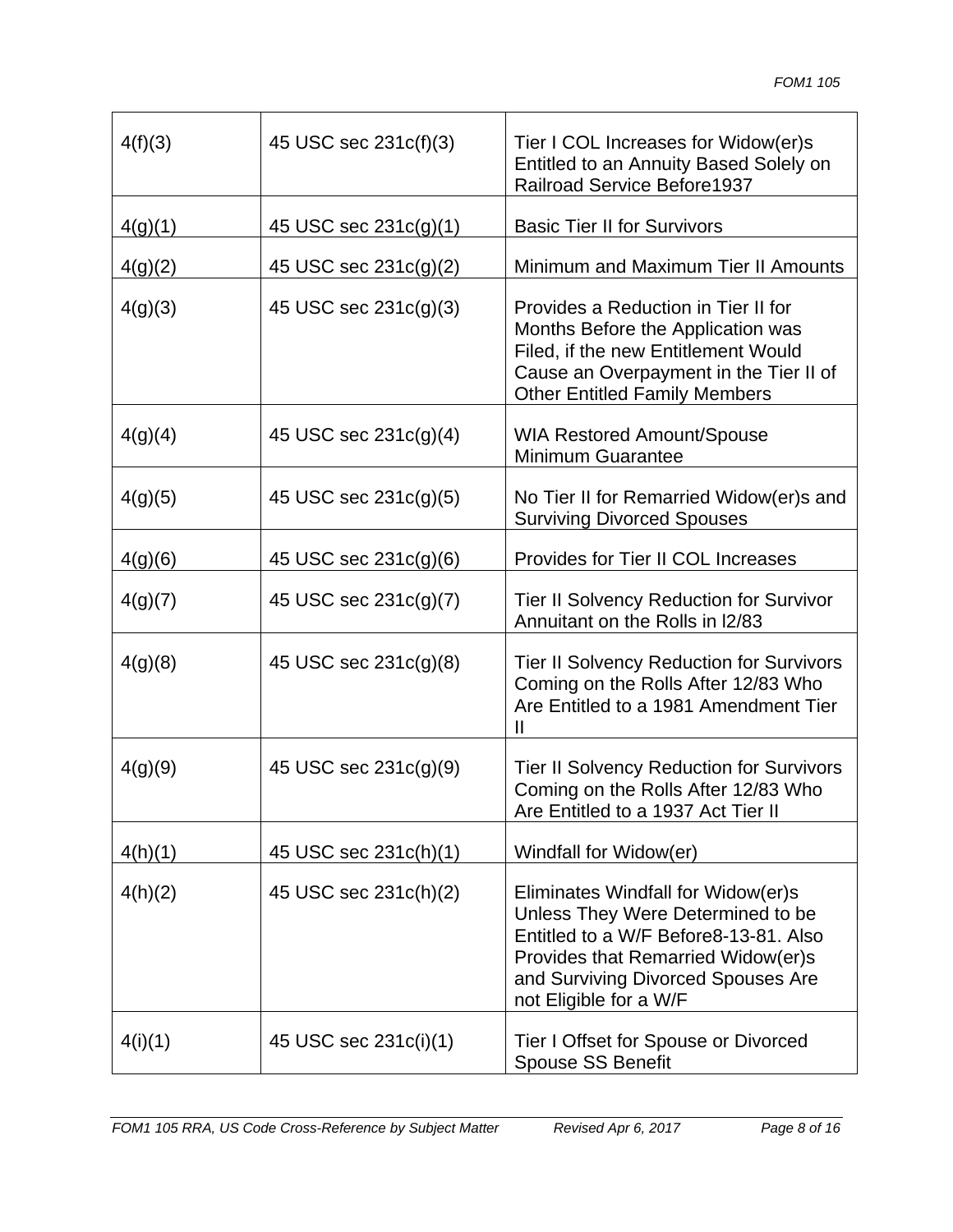| 4(i)(2)          | 45 USC sec 231c(i)(2) | Tier I Offset in Survivor Annuity for<br><b>Employee Annuity Tier I</b>                                      |
|------------------|-----------------------|--------------------------------------------------------------------------------------------------------------|
| 4(i)(3)          | 45 USC sec 231c(i)(3) | Tier I Offset in Remarried Widow(er)'s<br>Annuity for a Spouse Benefit Under the<br><b>SS Act</b>            |
| <b>Section 5</b> | 45 USC sec 231d       | <b>Annuity Beginning and Ending Dates</b>                                                                    |
| 5(a)             | 45 USC sec 231d(a)    | <b>ABD</b> for Annuities                                                                                     |
| 5(b)             | 45 USC sec 231d(b)    | <b>Application for Annuity</b>                                                                               |
| 5(c)(1)          | 45 USC sec 231d(c)(1) | <b>Termination of A&amp;S and SUP Annuities</b>                                                              |
| 5(c)(2)          | 45 USC sec 231d(c)(2) | <b>Termination of Employee Disability</b><br>Annuities                                                       |
| 5(c)(3)          | 45 USC sec 231d(c)(3) | <b>Termination of Spouse or Divorced</b><br><b>Spouse Annuity</b>                                            |
| 5(c)(4)          | 45 USC sec 231d(c)(4) | Termination of Aged Widow(er)'s<br>Annuity                                                                   |
| 5(c)(5)          | 45 USC sec 231d(c)(5) | Termination of Disabled Widow(er)'s<br>Annuity                                                               |
| 5(c)(6)          | 45 USC sec 231d(c)(6) | <b>Termination of Mother's Annuity</b>                                                                       |
| 5(c)(7)          | 45 USC sec 231d(c)(7) | Termination of Child's Annuity and<br><b>Reentitlement Annuity</b>                                           |
| 5(c)(8)          | 45 USC sec 231d(c)(8) | <b>Termination of Parent's Annuity</b>                                                                       |
| 5(c)(9)          | 45 USC sec 231d(c)(9) | No Annuity Is Payable for the Month of<br>Death or for any Month in Which an<br><b>Annuitant Disappears.</b> |
|                  |                       | This Section Also Provides Survivor<br>Benefits for the Spouse of an Employee<br>Who Disappeared             |
| <b>Section 6</b> | 45 USC sec 231e       | <b>Lump-Sum Payments</b>                                                                                     |
| 6(a)             | 45 USC sec 231e(a)    | Annuities Due But Unpaid at Death                                                                            |
| 6(b)(1)          | 45 USC sec 231e(b)(1) | 1937 Act Lump-Sum Death Payment                                                                              |

*FOM1 105 RRA, US Code Cross-Reference by Subject Matter Revised Apr 6, 2017 Page 9 of 16*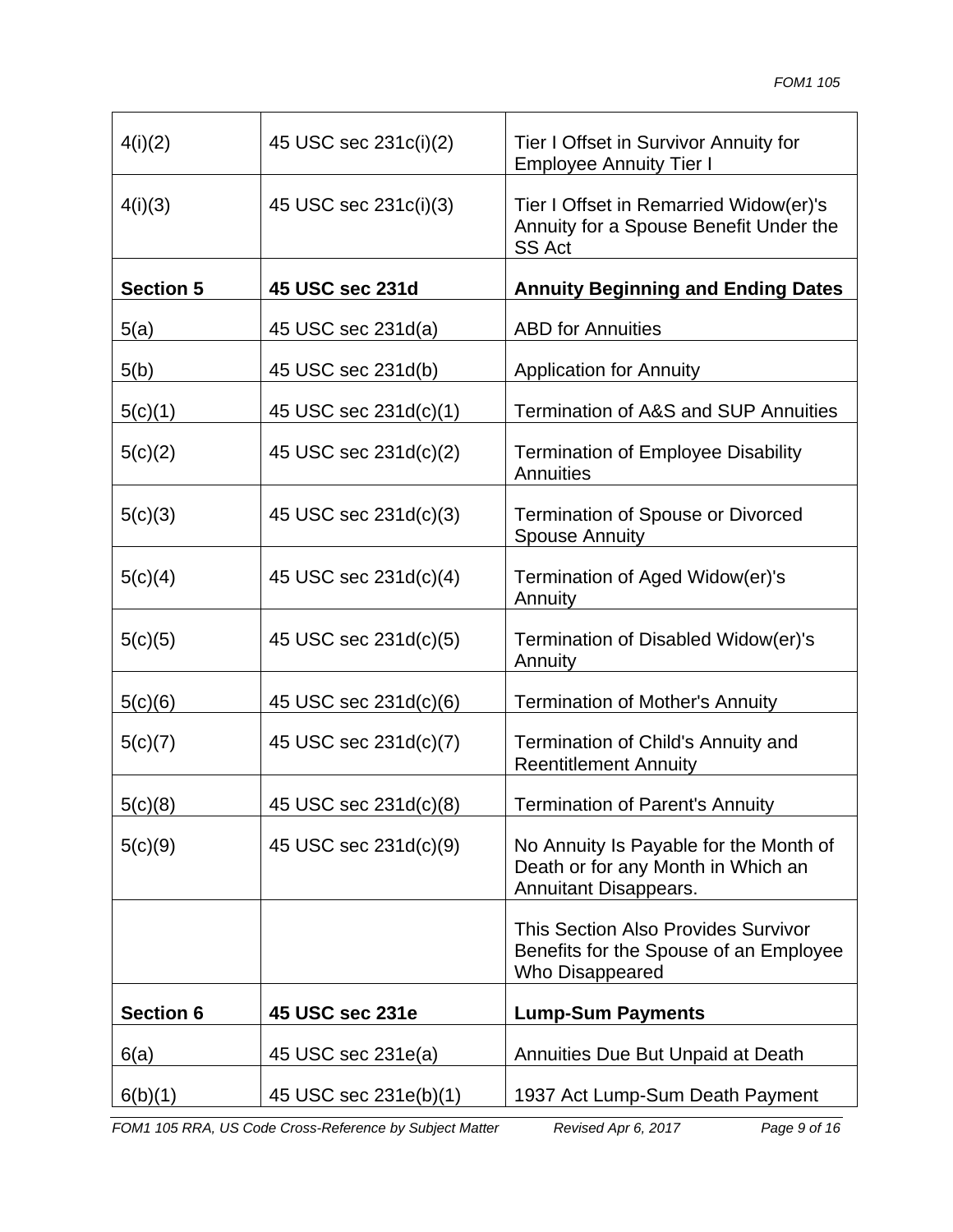| 6(b)(2)          | 45 USC sec 231e(b)(2) | 1974 Act Lump-Sum Death Payment                                         |
|------------------|-----------------------|-------------------------------------------------------------------------|
| 6(c)(1)          | 45 USC sec 231e(c)(1) | <b>Residual Lump-Sum Eligibility</b><br>Requirements                    |
| 6(c)(2)          | 45 USC sec 231e(c)(2) | <b>RLS Computation</b>                                                  |
| 6(d)(1)          | 45 USC sec 231e(d)(1) | <b>Tax Refund Eligibility Requirements</b>                              |
| 6(d)(2)          | 45 USC sec 231e(d)(2) | <b>Tax Refund Computation</b>                                           |
| 6(e)             | 45 USC sec 231e(e)    | <b>Separation Allowance Refund</b>                                      |
| <b>Section 7</b> | 45 USC sec 231f       | <b>Powers and Duties of the Board</b>                                   |
| 7(a)             | 45 USC sec 231f(a)    | <b>Composition of the Board</b>                                         |
| 7(b)(1)          | 45 USC sec 231f(b)(1) | General Authority to Administer RR Act                                  |
| 7(b)(2)          | 45 USC sec 231f(b)(2) | General Authority to Administer SS Act<br>Provisions                    |
| 7(b)(3)          | 45 USC sec 231f(b)(3) | Specific Powers and Authority to<br>Delegate                            |
| 7(b)(4)          | 45 USC sec 231f(b)(4) | Certification to the Treasury                                           |
| 7(b)(5)          | 45 USC sec 231f(b)(5) | Authority to Issue Rules and<br>Regulations                             |
| 7(b)(6)          | 45 USC sec 231f(b)(6) | Authority to Maintain Records and<br>Secure Information                 |
| 7(b)(7)          | 45 USC sec 231f(b)(7) | CMS, HHS and RRB Record<br>Exchanges                                    |
| 7(b)(8)          | 45 USC sec 231f(b)(8) | Verifying Records of M/S and Benefits<br>Based on It                    |
| 7(b)(9)          | 45 USC sec 231f(b)(9) | Employees and Offices of the Board                                      |
| 7(c)(1)          | 45 USC sec 231f(c)(1) | Payments from RR and SUP Accounts<br>and Dual Benefits Payments Account |
| 7(c)(2)          | 45 USC sec 231f(c)(2) | <b>Financial Interchange</b>                                            |
| 7(c)(3)          | 45 USC sec 231f(c)(3) | Rate of Interest                                                        |

*FOM1 105 RRA, US Code Cross-Reference by Subject Matter Revised Apr 6, 2017 Page 10 of 16*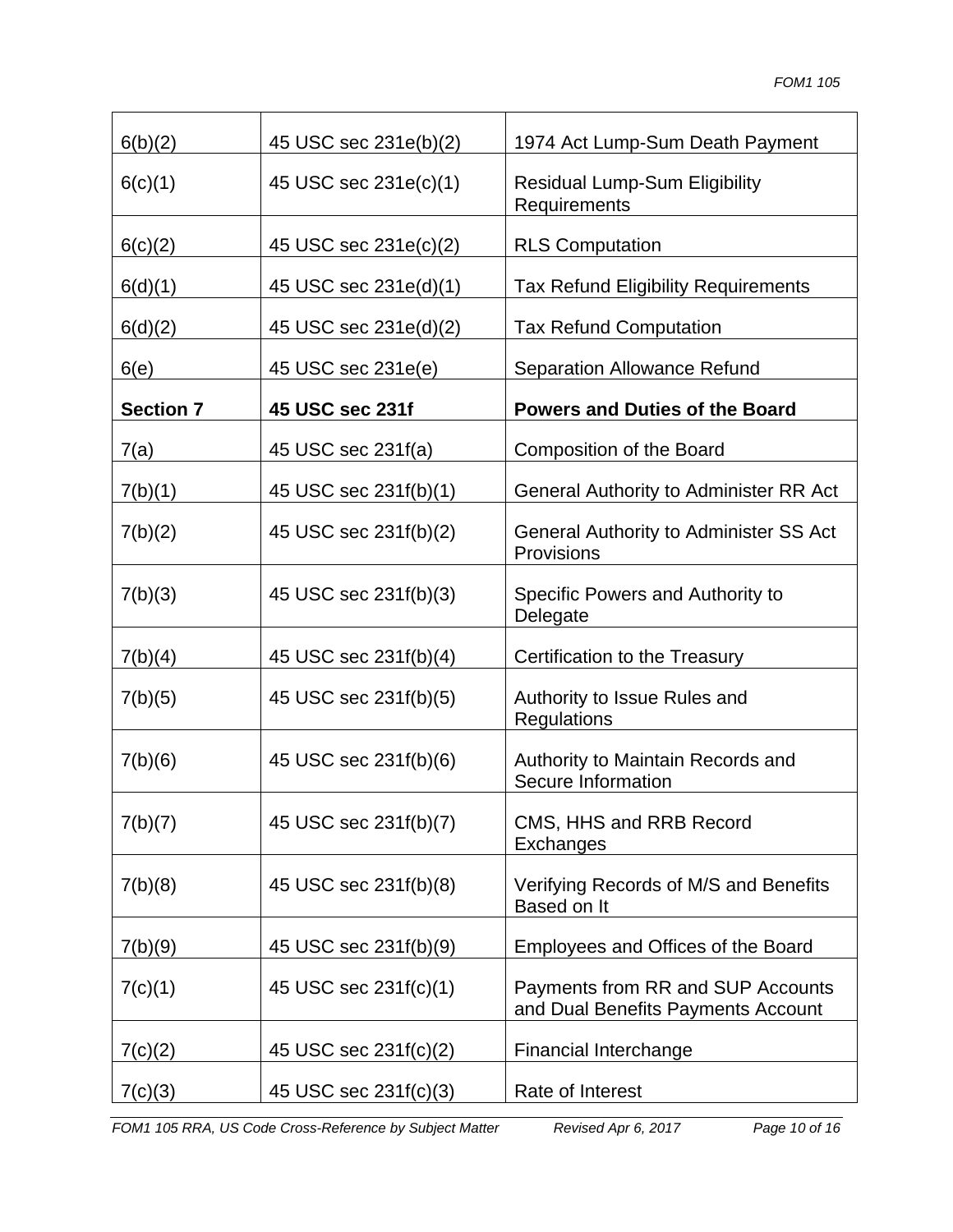| 7(c)(4)           | 45 USC sec 231f(c)(4) | Borrowing Authority for up to the<br>Monthly Amount Due Through Financial<br>Interchange from the General Fund<br>When There Are Insufficient Funds in<br>the Regular RR Account to Pay Benefits                                           |
|-------------------|-----------------------|--------------------------------------------------------------------------------------------------------------------------------------------------------------------------------------------------------------------------------------------|
| 7(d)(1)           | 45 USC sec 231f(d)(1) | Administration of Medicare Program                                                                                                                                                                                                         |
| 7(d)(2)           | 45 USC sec 231f(d)(2) | <b>Qualified RR Medicare Beneficiaries</b>                                                                                                                                                                                                 |
| 7(d)(3)           | 45 USC sec 231f(d)(3) | <b>DIB Insured Status Deeming Provision</b>                                                                                                                                                                                                |
| 7(d)(4)           | 45 USC sec 231f(d)(4) | <b>Medicare Provisions for Canada</b>                                                                                                                                                                                                      |
| 7(d)(5)           | 45 USC sec 231f(d)(5) | Exchange of Information Between RRB,<br>CMS, and HHS                                                                                                                                                                                       |
| 7(e)              | 45 USC sec 231f(e)    | <b>Authority to Accept Gifts</b>                                                                                                                                                                                                           |
| 7(f)              | 45 USC sec 231f(f)    | Requirement to Send a Copy of Any<br><b>Budget Information, Legislative</b><br>Recommendation, or Testimony for<br><b>Congressional Hearings to Congress</b><br>When it Is Sent to the President or the<br>Office of Management and Budget |
| <b>Section 8</b>  | 45 USC sec 231g       | <b>Court Jurisdiction - Provisions for</b><br><b>Court Review</b>                                                                                                                                                                          |
| <b>Section 9</b>  | 45 USC sec 231h       | <b>Returns of Compensation, Reports of</b><br><b>Compensation and Finality of Such</b><br><b>Reports</b>                                                                                                                                   |
| <b>Section 10</b> | 45 USC sec 231i       | <b>Erroneous Payments</b>                                                                                                                                                                                                                  |
| 10(a)             | 45 USC sec 231i(a)    | <b>Authority to Recover Erroneous</b><br>Payments                                                                                                                                                                                          |
| 10(b)             | 45 USC sec 231i(b)    | <b>Manner of Recovery</b>                                                                                                                                                                                                                  |
| 10(c)             | 45 USC sec 231i(c)    | <b>Authority to Waive Recovery</b>                                                                                                                                                                                                         |
| 10(d)             | 45 USC sec 231i(d)    | Certifying Officer Not Liable for<br><b>Erroneous Payment</b>                                                                                                                                                                              |
| <b>Section 11</b> | 45 USC sec 231j       | <b>Waiver of Annuities - Makes</b><br><b>Provision for Waiver of an Annuity</b>                                                                                                                                                            |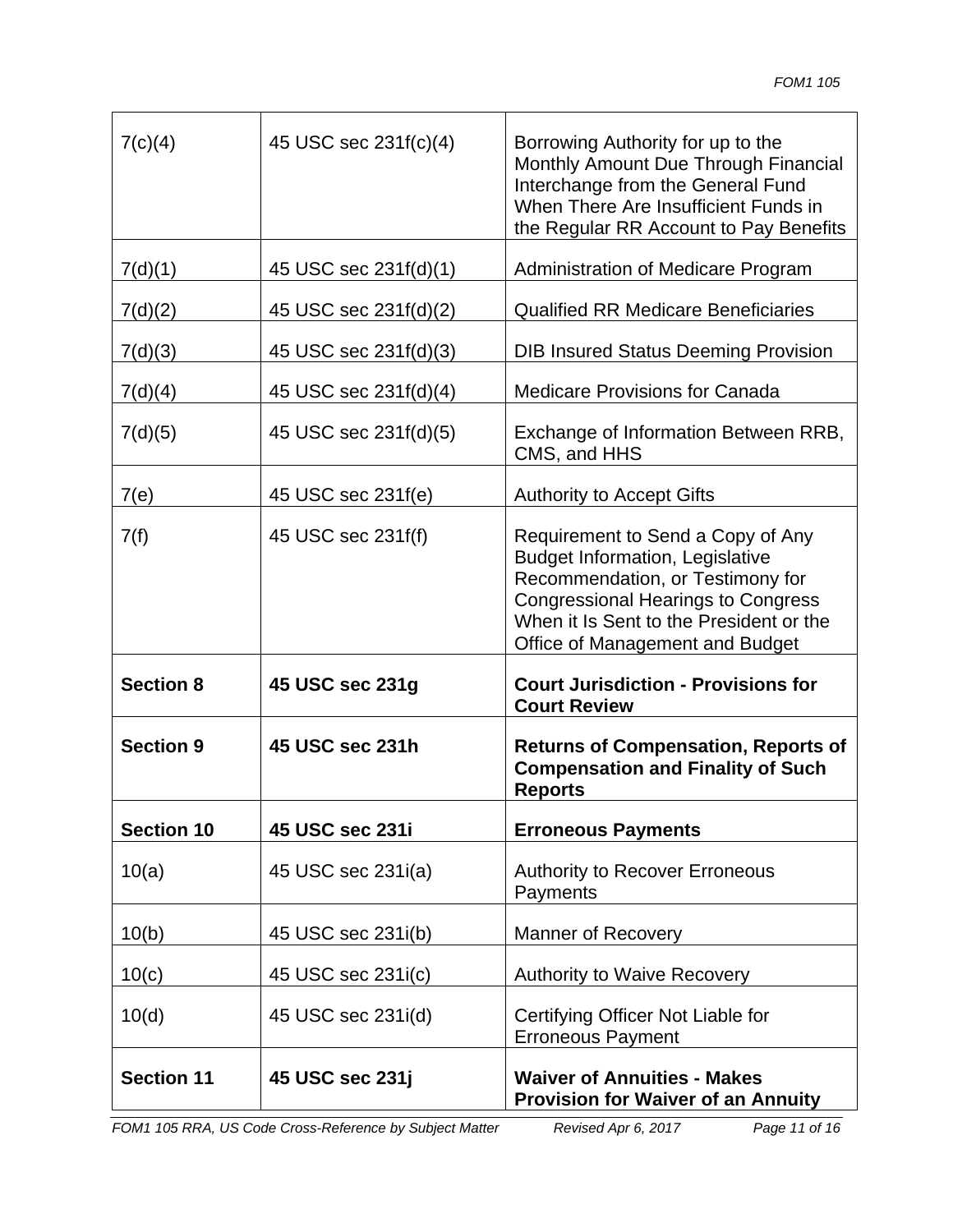| <b>Section 12</b> | 45 USC sec 231k     | Incompetence                                                                                                                                                                                                                                                                                                                                                    |
|-------------------|---------------------|-----------------------------------------------------------------------------------------------------------------------------------------------------------------------------------------------------------------------------------------------------------------------------------------------------------------------------------------------------------------|
| 12(a)             | 45 USC sec 231k(a)  | <b>RRB Authority When Beneficiary Is</b><br>Incompetent                                                                                                                                                                                                                                                                                                         |
| 12(b)             | 45 USC sec 231k(b)  | Authority to Deal With Guardian                                                                                                                                                                                                                                                                                                                                 |
| <b>Section 13</b> | 45 USC sec 231 I    | <b>Penalties</b>                                                                                                                                                                                                                                                                                                                                                |
| 13(a)             | 45 USC sec 231 I(a) | <b>Penalty Provision and Fines</b>                                                                                                                                                                                                                                                                                                                              |
| 13(b)             | 45 USC sec 231 I(a) | <b>Collection and Crediting of Fines</b>                                                                                                                                                                                                                                                                                                                        |
| <b>Section 14</b> | 45 USC sec 231m     | <b>Taxation, Garnishment, Attachment</b><br>or Legal Process                                                                                                                                                                                                                                                                                                    |
|                   |                     | A Supplemental Annuity Is Subject to<br><b>Taxes Under the Internal Revenue</b><br>Code. All but the Tier I May Be Treated<br>as Community Property in Connection<br>with a Decree of Divorce, Annulment, or<br>Legal Separation. An Annuity is Exempt<br>from Other Legal Process Except for<br>Legal Process for Enforcement of<br><b>Support Obligations</b> |
| <b>Section 15</b> | 45 USC sec 231n     | <b>Railroad Retirement Account</b>                                                                                                                                                                                                                                                                                                                              |
| 15(a)             | 45 USC sec 231n(a)  | Continuation of 1937 Act Provisions for<br><b>RR</b> Account                                                                                                                                                                                                                                                                                                    |
| 15(b)             | 45 USC sec 231n(b)  | Appropriation for M/S                                                                                                                                                                                                                                                                                                                                           |
| 15(c)             | 45 USC sec 231n(c)  | Continuation of 1937 Act Provisions for<br><b>SUP ANN Account</b>                                                                                                                                                                                                                                                                                               |
| 15(d)             | 45 USC sec 231n(d)  | <b>Appropriations for Windfall Payments</b><br>and Borrowing Authority for up to the<br>Amount Needed to Pay Windfall<br><b>Benefits for One Month</b>                                                                                                                                                                                                          |
| 15(e)             | 45 USC sec 231n(e)  | <b>Investment of Funds</b>                                                                                                                                                                                                                                                                                                                                      |
| 15(f)             | 45 USC sec 231n(f)  | <b>Actuarial Advisory Committee</b>                                                                                                                                                                                                                                                                                                                             |
| 15(g)             | 45 USC sec 231n(g)  | Annual Report to Include Status of<br><b>Accounts</b>                                                                                                                                                                                                                                                                                                           |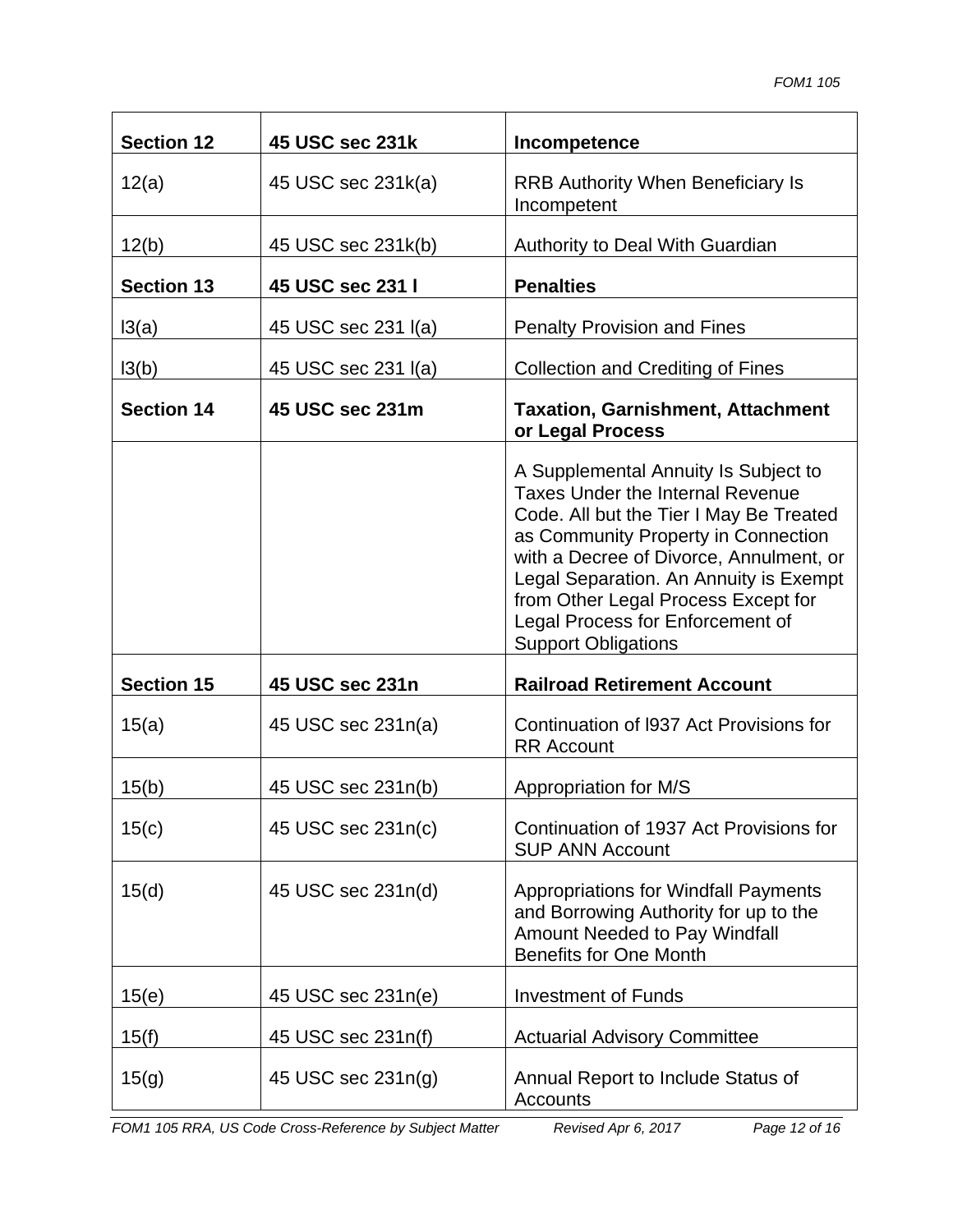| 15(h)              | 45 USC sec 231n(h)      | Authorization for Appropriation for<br><b>Administrative Expenses</b>                                                                                                                              |
|--------------------|-------------------------|----------------------------------------------------------------------------------------------------------------------------------------------------------------------------------------------------|
| 15(i)              | 45 USC sec 231n(i)      | Checks Uncashed by the End of the<br>Sixth Month After the Month of Issue<br>Are Reaccredited to the RR Account<br>Until the Checks Are Cashed                                                     |
| <b>Section 15A</b> | 45 USC sec 231n-I       | <b>Social Security Equivalent Benefit</b><br><b>Account</b>                                                                                                                                        |
| 15A(a)             | 45 USC sec 231n-I(a)    | <b>Establishes the SS Equivalent Benefit</b><br>Account                                                                                                                                            |
| 15A(b)             | 45 USC sec 231n-l(b)    | Income to the SS Equivalent Benefit<br>Account Includes Net Tier I Taxes,<br>Income Tax Liabilities on Tier I,<br>Financial Interchange Payments and<br><b>Appropriations for Military Service</b> |
| 15A(c)(1)          | 45 USC sec 231n-I(c)(1) | The SS Equivalent Benefit Account<br>Must First Be Used to Pay SS<br><b>Equivalent Benefits</b>                                                                                                    |
| 15A(c)(2)          | 45 USC sec 231n-I(c)(2) | Financial Interchange Transfers to the<br>social security trust funds must be made<br>from the SS Equivalent Benefit Account                                                                       |
| 15A(d)(1)          | 45 USC sec 231n-l(d)(1) | Borrowing Authority from the Railroad<br><b>Retirement Account When There Are</b><br>Insufficient Funds in the SS Equivalent<br><b>Benefit Account to Pay Benefits</b>                             |
| 15A(d)(2)          | 45 USC sec 231n-I(d)(2) | Authority to Transfer Funds from the SS<br>Equivalent Benefit Account to the RR<br>Account When there Are Insufficient<br>Funds in that Account to Pay Benefits                                    |
| 15A(e)             | 45 USC sec 231n-I(e)    | Investment of Funds, Actuarial Advisory<br>Committee and Annual Report Including<br><b>Status of Account</b>                                                                                       |
| 15A(f)(1)          | 45 USC sec 231n-I(f)(1) | References in the RR Act to the RR<br><b>Account Mean the SS Equivalent</b><br>Benefit Account if Payment of SS<br><b>Equivalent Benefits Is Involved</b>                                          |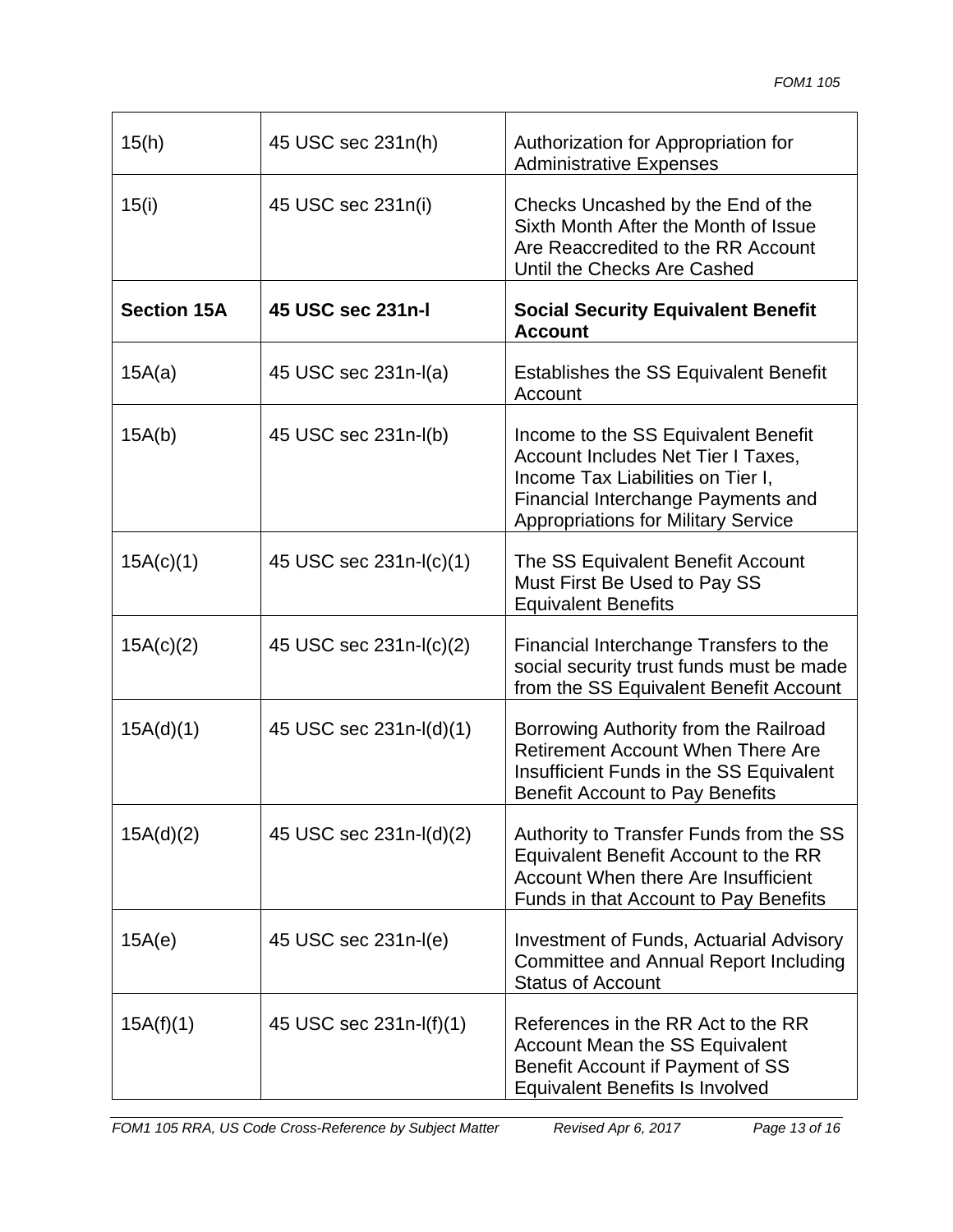| 15A(f)(2)         | 45 USC sec 231n-I(f)(2) | Definition of "Social Security Equivalent<br>Benefit"                                                                                                                                          |
|-------------------|-------------------------|------------------------------------------------------------------------------------------------------------------------------------------------------------------------------------------------|
| <b>Section 16</b> | 45 USC sec 231o         | <b>Private Pensions - No Restriction on</b><br><b>Payment of Private Pensions</b>                                                                                                              |
| <b>Section 17</b> | 45 USC sec 231p         | <b>Free Transportation - Carriers</b><br><b>Permitted to Furnish Free</b><br><b>Transportation to Annuitants</b>                                                                               |
| <b>Section 18</b> | 45 USC sec 231q         | <b>Crediting RR Service Under the</b><br><b>Social Security Act</b>                                                                                                                            |
| 18(1)             | 45 USC sec 231q(1)      | When RR Service Cannot Be Used by<br><b>SSA</b>                                                                                                                                                |
| 18(2)             | 45 USC sec 231q(2)      | When RR Service Can Be Used by SSA                                                                                                                                                             |
| <b>Section 19</b> | 45 USC sec 231r         | <b>Automatic Benefit Eligibility</b><br><b>Requirement Adjustments</b>                                                                                                                         |
| 19(a)             | 45 USC sec 231r(a)      | <b>SS Eligibility Changes Apply Similarly</b><br>for SS Component of Annuity                                                                                                                   |
| 19(b)             | 45 USC sec 231r(b)      | New SS Beneficiaries Also Acquire RR<br><b>Annuity Eligibility</b>                                                                                                                             |
| 19(c)             | 45 USC sec 231r(c)      | New Medicare Benefits for SS Act<br>Beneficiaries Apply to RR Act<br><b>Beneficiaries</b>                                                                                                      |
| 19(d)             | 45 USC sec 231r(d)      | Limits Life Cases to Those With 10<br><b>Years of Service and Survivor Cases to</b><br>Those Where the Employee Has 10<br>Years of Service and a C/C; Limits<br><b>Duplication of Benefits</b> |
| <b>Section 20</b> | 45 USC sec 231s         | <b>Separability - Invalidity of One</b><br><b>Provision Does Not Affect Other</b><br><b>Provisions</b>                                                                                         |
| <b>Section 21</b> | 45 USC sec 231t         | <b>Short Title - Railroad Retirement Act</b><br>of 1974                                                                                                                                        |
| <b>Section 22</b> | 45 USC sec 231u         | <b>Benefit Preservation</b>                                                                                                                                                                    |